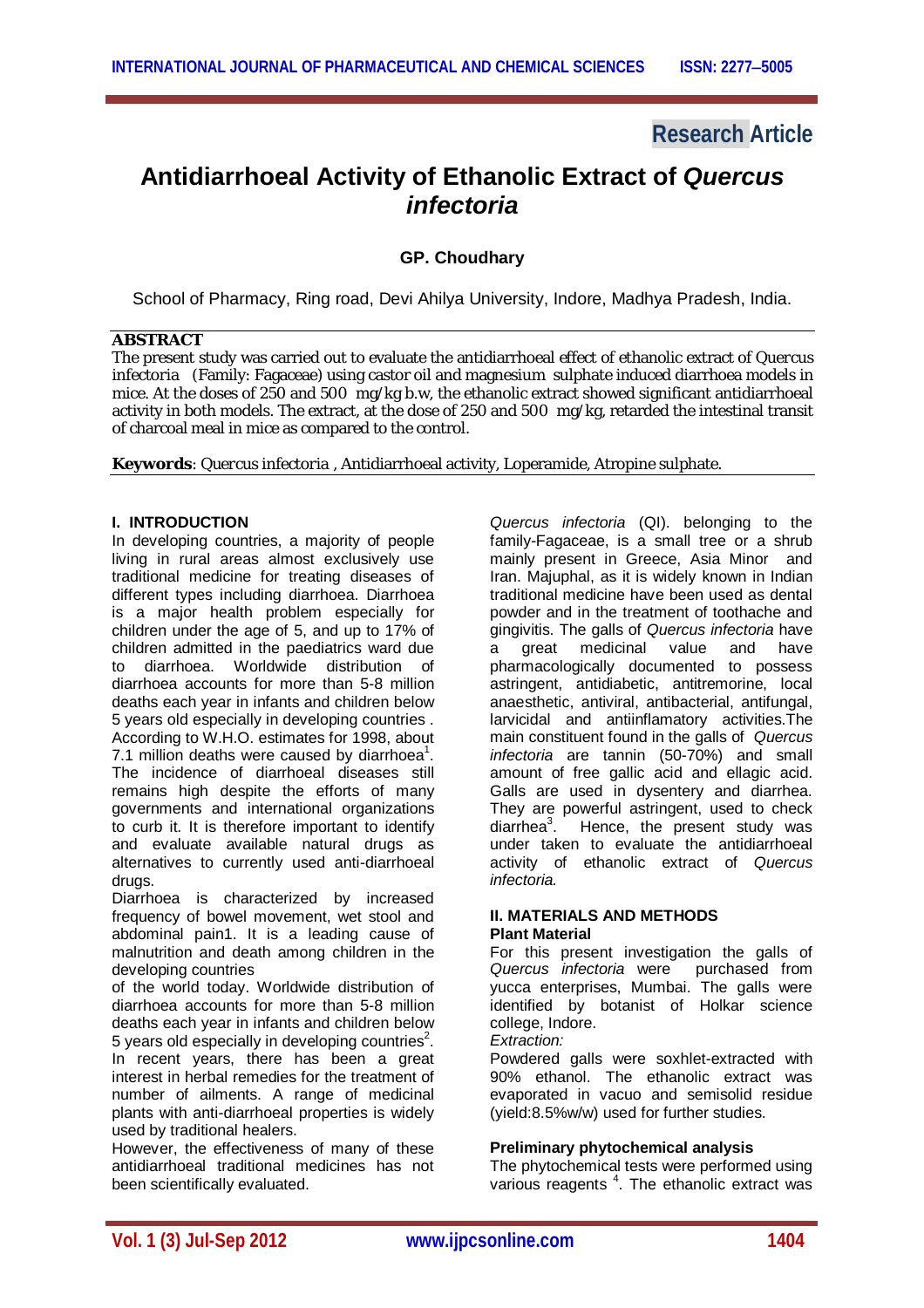tested for the presence or absence of alkaloid, glycosides, tannins, steroids, proteins, amino acids, phenolic compounds and flavonoids. The phytochemical screening revealed the presence of tannins, glycoside, flavonoids and phytosterol.

#### **Animals**

Swiss mice of either sex, weighing 25-30g were obtained from the experimental animal house, School of life science, Devi Ahilya University, Indore. They were maintained under standard housing condition (Room temperature  $25\pm2\textsuperscript{0}$  and 45-55% RH with 10:14h, L:D cycles). The animals were given standard laboratory feed and water ad libitum. The study was cleared by Animal ethics committee (School of life science, Devi Ahilya University, Indore). All the animals received humane care according to criteria outlined in the guide for the care and use of laboratory animals prepared by the national academy of the sciences and published by national institute of health.

#### **Antidiarrhoeal activity study by castor oil induced diarrhoea**

The method, described by Shoba and Thomas  $(2001)^5$ . The animals were divided into control, positive control and test groups containing five mice in each group. Control group received vehicle (1% Tween 80 in water) at a dose of 10 ml/kg orally. The positive control group received loperamide at the dose of 3 mg/kg orally, test groups received the ethanolic extract at the doses of 250 and 500 mg/kg mg/kg b.w orally. Each animal was placed in an individual cage, the floor of which was lined with blotting paper. The floor lining was changed every hour. Diarrhoea was induced by oral administration of 1 ml castor oil to each mouse, 30 min after the above treatments.

During an observation period of 4 h, the total number of faecal output and the number of diarrhoeic faeces excreted by the animals were recorded.

# **Antidiarrhoeal activity study by magnesium sulphateinducedDiarrhoea<sup>6</sup>**

A similar protocol as for castor oil induced diarrhoea was followed. Diarrhoea was induced by oral administration of magnesium sulphate at the dose of 2 g/kg to the animals 30 min after pretreatment with vehicle (1% Tween 80 in water, 10 ml/kg, p.o.) to the control group, loperamide (3 mg/kg) to the positive control group, the ethanolic extract at the doses of 250 and 500 mg/kg to the test groups. All the administrations were carried out through oral route.

# **Effect on Gastrointestinal Motility<sup>7</sup>**

Mice were fasted for 18h and divided into four groups of five mice each and each animal was given 1 ml of charcoal meal orally (5% activated charcoal suspended in 1% tween 80) 60 min after an oral dose of the test drugs and vehicle. Group I was administered 1% tween 80 (10 ml/kg) and groups III and IV received extract at the dose of 250 mg/kg and 500 mg/kg body weight respectively. Group II received atropine sulfate (0.1 mg/kg,) as the standard drug. Mice were sacrificed after 30 min and the intestine was removed without stretching and placed lengthwise on moist filter paper. The intestinal transit was calculated as a percentage of the distance travelled by the charcoal meal compared to the length of the small intestine.

# **Statistical analysis**

Results are expressed as mean  $\pm$  S.E. Mean values were evaluated by One Way ANOVA followed by Dunnett test. Statistical significance was accepted at  $P < 0.05$ .

# **III. RESULTS AND DISCUSSION**

The ethanolic extract at the doses of 250 and 500 mg/kg, produced a dose dependent decrease in the number of faecal matters passed by the animals in castor oil-induced diarrhoeal model (Table I). At higher dose (500 mg/kg) of the extract, a significant  $(p<0.05)$ inhibition of characteristic diarrhoeal feces was observed. Similarly, the extract at 500 mg/kg dose level significantly ( $p < 0.05$ ) reduced the extent of diarrhoea in test animals in magnesium sulphate-induced diarrhoea (Table II). However, both the doses were shown to reduce the total number of faeces when compared to control. In the gastrointestinal motility test, the extract at the doses of 250 and 500 mg/kg retarded the intestinal transit of charcoal meal in mice where a significant ( $p <$ 0.05) retardation of intestinal transit was observed at 500 mg/kg dose when compared to the control (Table III).

Diarrhoea results from an imbalance between the absorptive and secretory mechanisms in the intestinal tract accompanied by hurry resulting in an excess loss of fluid in the faeces. In some diarrhoea the secretory<br>component predominates while other component predominates while diarrhoea is characterized by hypermotility. Castor oil causes diarrhoea due to its active metabolite, ricinolic acid<sup>8-9</sup>, which stimulates peristaltic activity in the small intestine, leading to changes in the electrolyte permeability of the intestinal ucosa. Its action also stimulates the release of endogenous prostaglandin<sup>10</sup>. In this study, the ethanolic extract of *Quercus*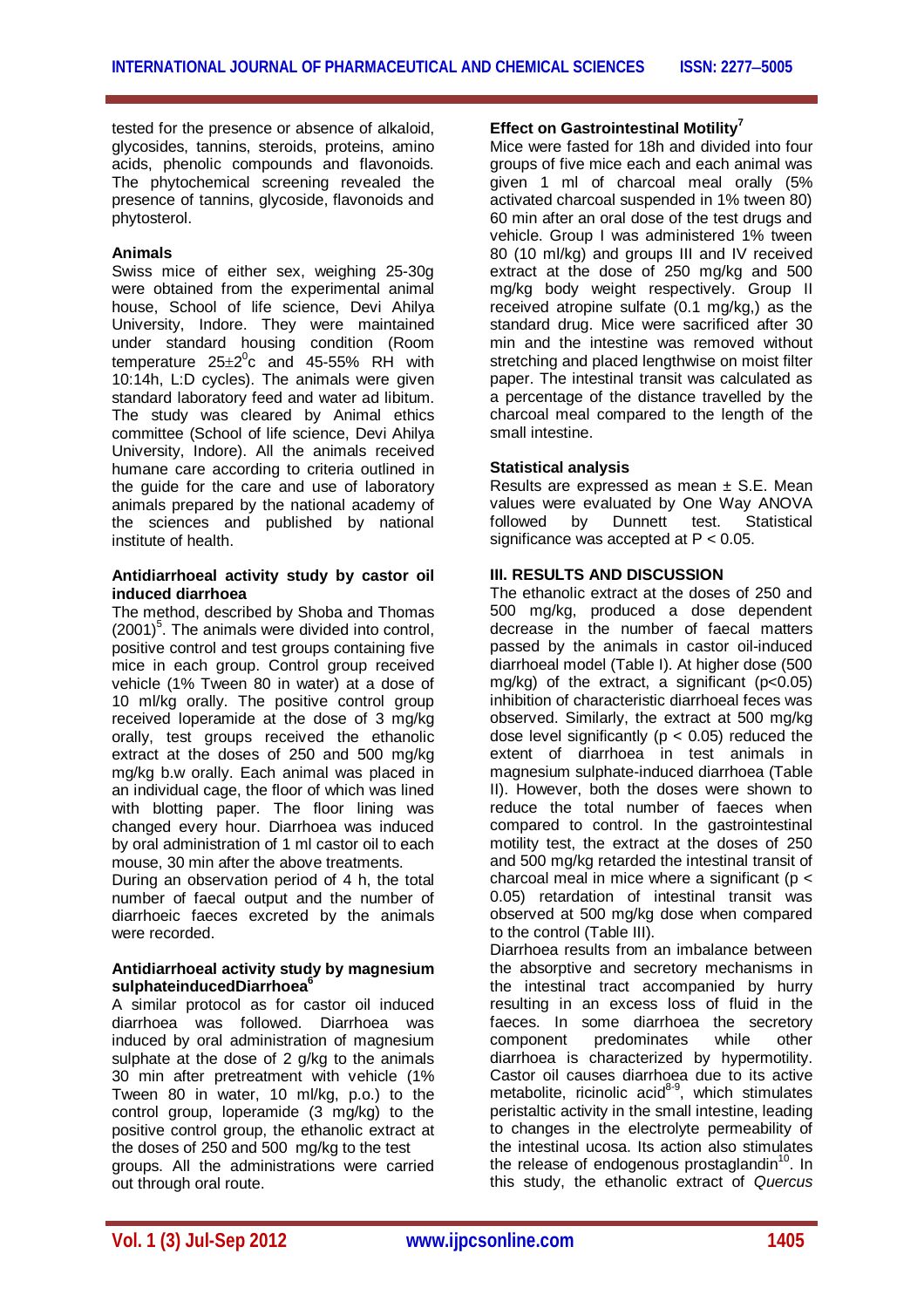*infectoria* exhibited a significant antidiarrhoeal activity. The results were similar to that of the standard drug loperamide (3mg/kg) with regard to the severity of diarrhoea. Phytochemical screening revealed the presence of tannins, glycosides flavonoids and phytosterols. Earlier studies showed that antidysenteric and anti-diarrhoeal properties of medicinal plants were due to tannins, flavonoids, sterol and/or triterpenes<sup>11-13</sup>. Hence, tannins, glycosides, sterol and/or triterpenes may be responsible for the mechanism of action of antidiarrhoeal activity. This can be due to the fact that the extract increased the reabsorption of water by decreasing intestinal motility.

As the previous phytochemical screening of extract showed the presence of alkaloids, flavonoids, tannins and  $\text{qums}^{14}$ , these constituents may mediate the antidiarrhoeal property of the extract. Flavonoids, present in the plant extract, are reported to inhibit release of autacoids and prostaglandins, thereby may inhibit motility and secretion induced by castor  $\text{oil}^{15}$ . The antidiarrhoeal activity of the extract may also be due to denature proteins forming protein tannates which make intestinal mucosa more resistant and reduce secretion. On the

other hand, magnesium sulphate has been reported to induce diarrhoea by increasing the volume of intestinal content through prevention of reabsorption of water. It has also been reported that it promotes the liberation of cholecystokinin from the duodenal mucosa, which increases the secretion and motility of small intestine and thereby prevents the reabsorption of sodium chloride and water<sup>16</sup>. The ethanolic extract was found to improve the diarrhoeic condition in this model. The extract may have increased the absorption of water and electrolyte from the gastrointestinal tract, since it delayed the gastrointestinal transit in mice as compared to the control. The delay in the gastrointestinal transit prompted by the extract might have contributed, at least to some extent, to their antidiarrhoeal activity by allowing a greater time for absorption.

## **IV. CONCLUSION**

The results of this investigation revealed that ethanolic extract contains pharmacologically active substance(s) with antidiarrhoeal properties. Further research is to be carried out to fractionate and purify the extract, in order to find out the molecule responsible for the antidiarrhoeal activity observed.

| Treatment         | Dose (mg/kg, p.o.) | <b>Total number of</b><br>faeces<br>in 4 h | <b>Total number of</b><br>diarrhoeal<br>faeces in 4 h |
|-------------------|--------------------|--------------------------------------------|-------------------------------------------------------|
| Control           |                    | $16.24 \pm 1.0$                            | $12.1 \pm 1.44$                                       |
| Loperamide        |                    | $2.88 \pm 0.8$                             | $1.9 \pm 0.88$                                        |
| Ethanolic extract | 250                | $8.68 \pm 2.28$                            | $5.1 \pm 0.8$                                         |
| Ethanolic extract | 500                | $4.9 \pm 1.34$                             | $2.96 \pm 0.84$                                       |

**Table 1: Effect of** *Quercus infectoria* **on castor oil-induced diarrhoea in mice**

 Values are mean±S.E. (n =5). \*\*P < 0.01 vs. control, One way ANOVA followed by Dunnett test.

| Table 2: Effect of Quercus infectoria on magnesium sulphate-induced |  |  |  |
|---------------------------------------------------------------------|--|--|--|
| diarrhoea in mice                                                   |  |  |  |

| Treatment         | Dose (mg/kg, p.o.) | Total number of<br>faeces<br>in 4 h | Total number of diarrhoeal<br>faeces in 4 h |
|-------------------|--------------------|-------------------------------------|---------------------------------------------|
| Control           | -                  | $12.94 \pm 1.80$                    | $10.1 \pm 1.5$                              |
| Loperamide        |                    | $14.4 + 2.4$                        | $7.6 \pm 0.44$                              |
| Ethanolic extract | 250                | $23.4 \pm 2.28$                     | $18.4 \pm 1.10$                             |
| Ethanolic extract | 500                | $17.1 \pm 1.3$                      | $9.4 \pm 0.98$                              |

 Values are mean±S.E. (n =5). \*\*P < 0.01 vs. control, One way ANOVA followed by Dunnett test.